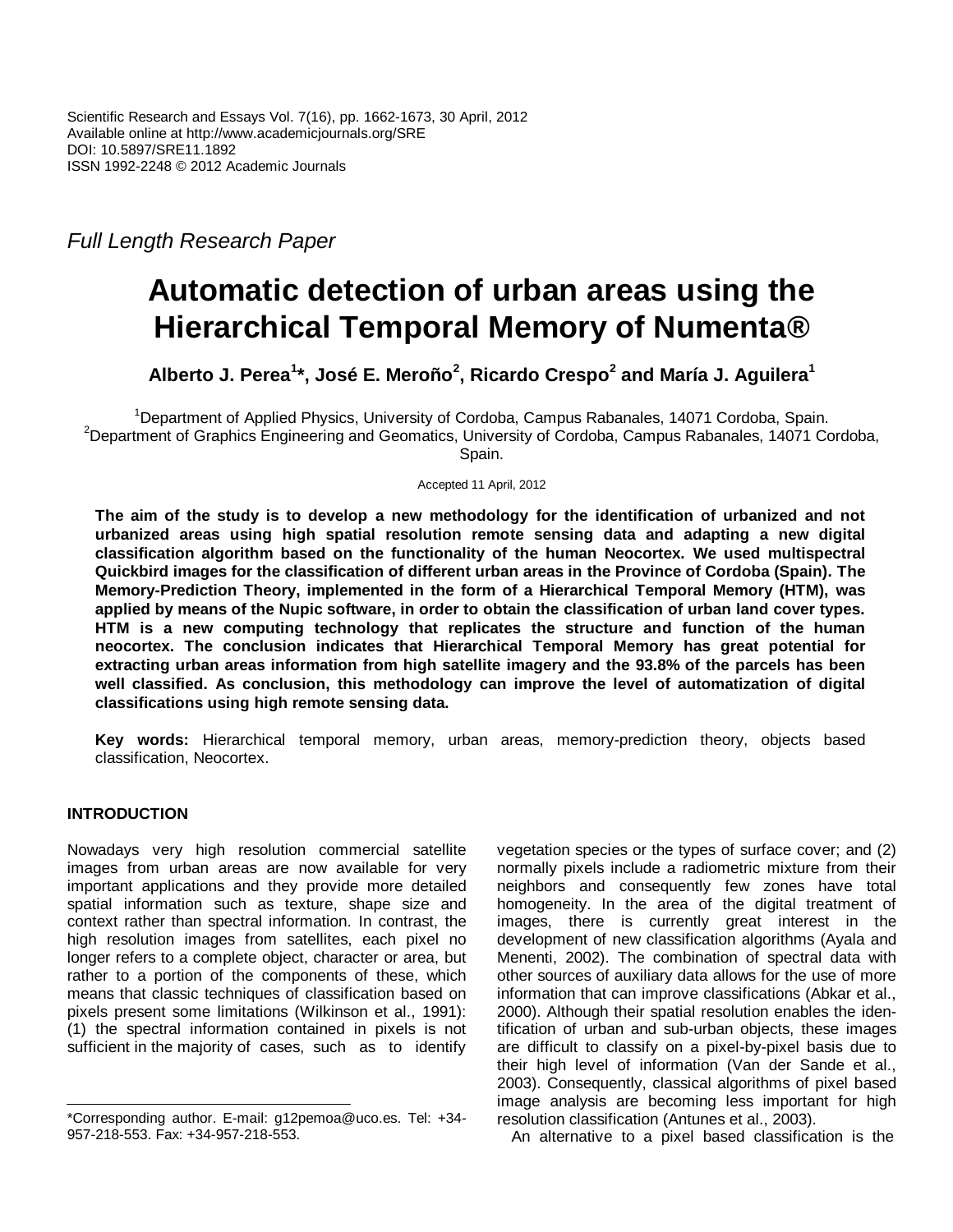classification based on objects that takes into account other information, such as the shape, textures and spectral information.

The detection of high vegetation in urban areas, such as parks and small forests next to residential areas, is needed for several applications and the urban development is one of the key issues facing land-use planning departments today. The extraction of large scale geographical information from very high resolution satellite images is an important research topic in urban studies, especially in areas with an elevated rate of urban changes, as a way to update the geographical information (Dinis et al., 2010). Several studies estimate vegetation in urban areas from satellite images for different purposes, such as carbon storage modeling (Myeong et al., 2006) or the comparison of vegetation occurrence in different cities (Small, 2007).

Matikainen et al. (2007) distinguished buildings, high vegetation and ground using a decision tree. A digital surface model (DSM) derived from last pulse laser scanner data was first segmented and segments were classified into classes 'ground' and 'building or tree'. Compared with a building map, a mean accuracy of almost 90% was achieved.

Hug (1996) identified and extracted surface objects from the data of imaging laser altimeters. Surface objects were detected by applying a morphology-based filter to the elevation data. Then, these surface objects were separated into artificial objects (buildings) and natural objects (vegetation) using surface reflectance data, and/or elevation 'texture' and surface orientation. The best classification error was 21% that was reached using reflectance data.

Vosselman et al. (2004) first separated bare earth LIDAR points from object points and then further classified the object points as building points or vegetation points. The overall classification accuracy over the three classes; bare earth, buildings and vegetation was 90%.

Rottensteiner et al. (2005) evaluated a method for building detection by the Dempster-Shafer fusion of LIDAR data and multispectral images. For that purpose, ground truth was digitised for two test sites with quite different characteristics. Using these data sets, the heuristic model for the probability mass assignments of the method and the contributions of the individual cues used in the classification process were evaluated. This investigation showed that the NDVI increases the correctness by up to 15% for smaller buildings.

Forlani et al. (2006) presented a three-stage frame work for a robust automatic classification of raw LIDAR data as buildings, ground and vegetation. First the raw data was filtered and interpolated over a grid. In the second stage, double raw data segmentation was performed and then geometric and topological relationships among regions were taking into consideration. Finally, a rule-based scheme was applied for the classification of the regions.

Zhang et al. (2006) presented a framework that applied a series of algorithms to automatically extract building footprints from airbone light detection and ranging (LIDAR) measurements. In the proposed framework, the ground and non-ground LIDAR measurements was first separated using a progressive morphological filter. To test the proposed framework urbanized areas were employed and the total of omission and commission errors for extracted footprints was about 12%.

Vögtle and Steinle (2000) presented a methodology for recognition and 3D reconstruction of buildings in urban environment. Laser scanning data and spectral information were used. The main advantages of this method was that the method is not limited to predefined building types like gable or hip roofed ones and it is not necessary to use data sources like digital city maps or digital cadastral maps.

On the other hand, new progresses in neuroscience have increased the knowledge about the organization and operation of the cerebral cortex. Therefore it's possible to apply its operation algorithms to the software, which was simplistic and had limited results using neuronal networks up to now.

For decades, most artificial intelligence researchers tried to build intelligent machines that did not closely model the actual architecture and processes of the human brain. One of the reasons was that neuroscience provided many details about the brain, but an overall theory of brain function that could be used for designing such models was conspicuously lacking.

A new theory called memory-prediction theory offers a large-scale framework of the processes in the human brain and invites computer scientists to use it in their quest of machine intelligence (Hawkins and Blakeslee, 2004).

The memory-prediction theory is based on the functioning of the human neocortex. It has a hierarchical network structure where each region performs the same basic operation (Hawkins and Blakeslee, 2004).

Hawkins and Blaskeslee (2004) focus their theory on a unified model of how the human neocortex works, but in truth you do not need to have deep interest in neurobiology to see the power of the model. The basic idea is as follow: the brain uses large amounts of memory to create a hierarchical model of the world and uses it to create, by analogy, continuous predictions about future events.

A hierarchical network structure guides the functioning of each region in the cortex. All regions in the hierarchy perform the same basic operation. The inputs to the regions at the lowest levels of the cortical hierarchy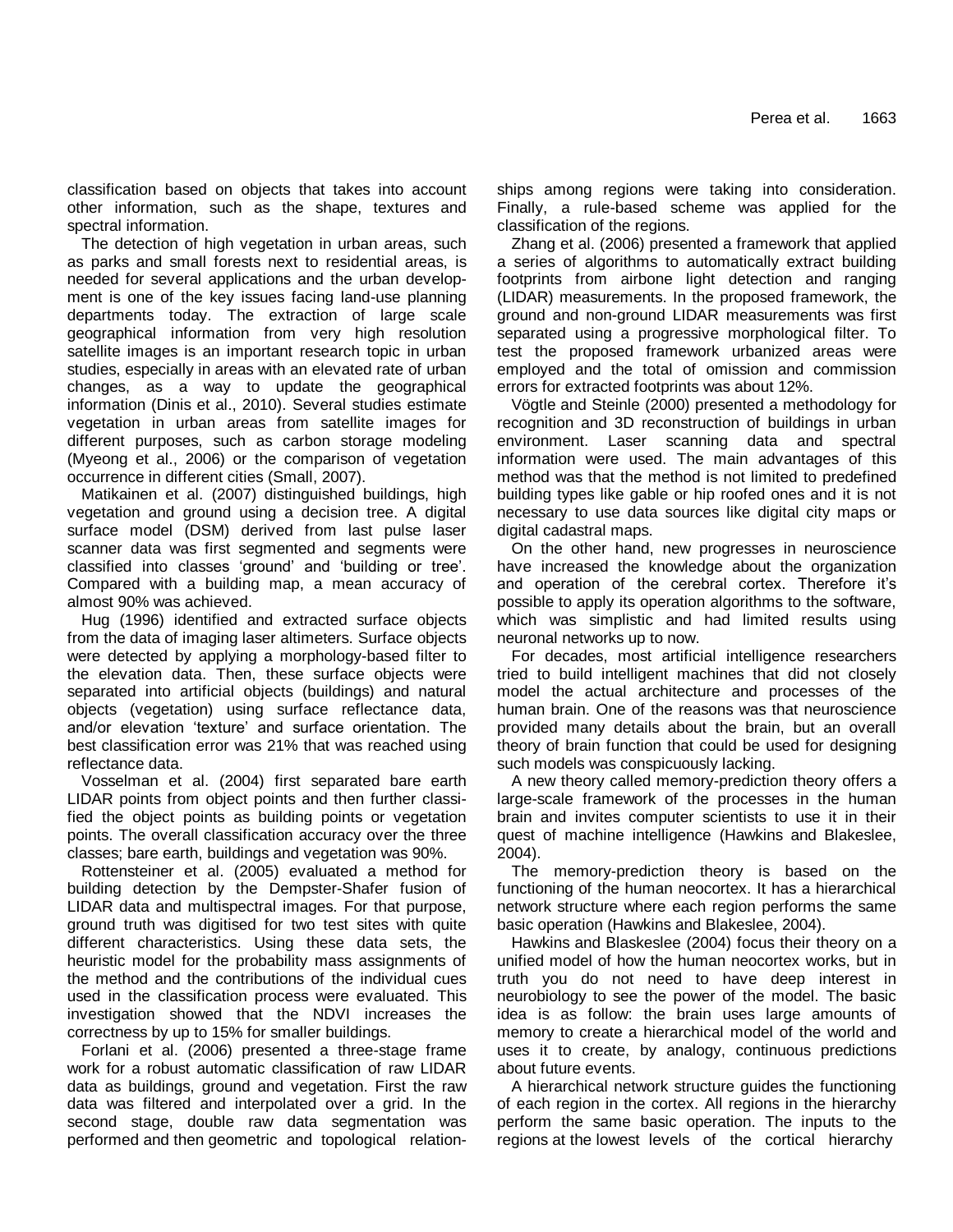come from our senses and are represented by spatial and temporal patterns. The neocortex learns sequences of patterns by storing them in an invariant form in a hierarchical neural network. It recalls the patterns autoassociatively when given only partial or distorted inputs. The structure of stored invariant representations captures the important relationships in the world, independent of the details. The primary function of the neocortex is to make predictions by comparing the knowledge of the invariant structure with the most recent observed details.

Parts of this theory, known as the Memory-Prediction Theory (MPT), are modeled in the Hierarchical Temporal Memory or HTM technology developed by a company called Numenta®.

HTM in urban environments has a lot of direct applications in land management issues. And thanks to the development of a large number of platforms mapping and navigation tools on the Internet (such as Google Maps or Google Earth) is necessary to develop programs and applications oriented to recognition and automatic classification of satellite images.

Taking advantage of this, they must integrate new technologies emerging in the process of classification and recognition in images.

The new technology of hierarchical temporal memory is able to develop processes of recognition and pattern classification in images with good results for the requirements discussed.

There are still few applications of the HTM algorithm to the analysis or classification of high spatial remote sensing data. Perea et al. (2009) carried out a land use classification of digital aerial photographs using a network based on the Hierarchical Temporal Memory. A photogram received by a photogrammetric UltracamD® sensor of Vexcel, and data on 1513 plots in Manzanilla (Huelva, Spain) were used to validate the classification, achieving an overall classification accuracy of 90.4%.

The general goal of this paper is to propound a methodology based on the Hierarchical Temporal Memory model, proposed by Numenta®, to improve the methodologies used nowadays in the characterization of urban areas. To achieve this, QuickBird imagery is used to develop an algorithm based on the Hierarchical Temporal Memory of Numenta® to produce updated thematic cartography for municipal activities.

#### **MATERIALS AND METHODS**

#### **Study area**

The area of study was located in Cordoba city, Spain (37º53'5'' N; 4º46'44'' O). This is a rectangular area of 18 x 9 km and covers 16200 ha (Figure 1). This area was selected for two reasons:

(1) It is an area known by the authors, thus facilitates the search areas of each class.

(2) To work with images of an urban area because the elements of the territory in this type of environments have geometric patterns, different between them (e.g. building rooftops patterns are very different from the shape of a tree). The aim is to study the processes of recognition and classification in this type of geometric patterns.

#### **QuickBird images and preprocessing**

One multispectral image was used (QuickBird, Ortho Ready Standard Imagery, Digital Globe, Longmont, Colorado, USA), in UTM coordinates (Universal Transverse Mercator) and georeferenced in the WGS84 system. This image was ortorrectified and referred to the European Datum 1950 of the International Ellipsoid. The image was codified in 16 bits with a resolution of 2.4 m and was composed of four bands (blue, green, red and near infrared). The image was taken on 16 August 2007, beginning at 10:56, with a solar elevation angle of 59.8°. The system was developed to distinguish the following land covers: Road, Building and Park (Figure 2).

The process began with the radiometric correction of the images. Radiometric corrections modify the original digital levels to assimilate them to values that will present the image in the case of ideal reception. QuickBird images already have a series of radiometric corrections that the distributing company applies to its commercial products. The main corrections in the images are: restoration of lost pixels from the image or the possible loss or addition to the image.

A transformation of the digital levels at radiance values in the atmospheric ceiling was made and a reflectivity image was obtained. The conversion to the spectral radiance of the atmospheric ceiling can be done simply in two steps: the value of the corrected pixels is multiplied by the appropriate absolute calibration factor and the result is divided by the effective bandwidth to obtain spectral radiance. The radiometric calibration factor is included in the metadata files of the image.

#### **HTM configuration**

Hierarchical Temporal Memory (HTM) is a machine learning technology that aims to capture the structural and algorithmic properties of the neocortex (Numenta Inc., 2010).

HTMs can be considered a form of Bayesian network where the network consists of a collection of nodes arranged in a tree-shaped hierarchy (Hawkins and George, 2007). Each node in the hierarchy self-discovers a set of causes in its input through a process of finding common spatial patterns and then detecting common temporal patterns (Numenta Inc., 2010). Unlike many Bayesian networks, HTMs are self-training, have a well-defined parent/child relationship between each node, inherently handle time-varying data, and afford mechanisms for covert attention. Sensory data are presented at the "bottom" of the hierarchy. To train an HTM, it is necessary to present continuous, time varying, sensory inputs while the causes underlying the same sensory data persist in the environment. In other words, you either move the senses of the HTM through the world, or the objects in the world move relative to the HTM's senses. Time is the fundamental component of an HTM, and can be thought of as a learning supervisor. HTM networks are made of nodes; each node receives as input a temporal sequence of patterns. The goal of each node is to group input patterns that are likely to have the same cause, thereby forming invariant representations of extrinsic causes.

An HTM node uses two grouping mechanisms to form invariants.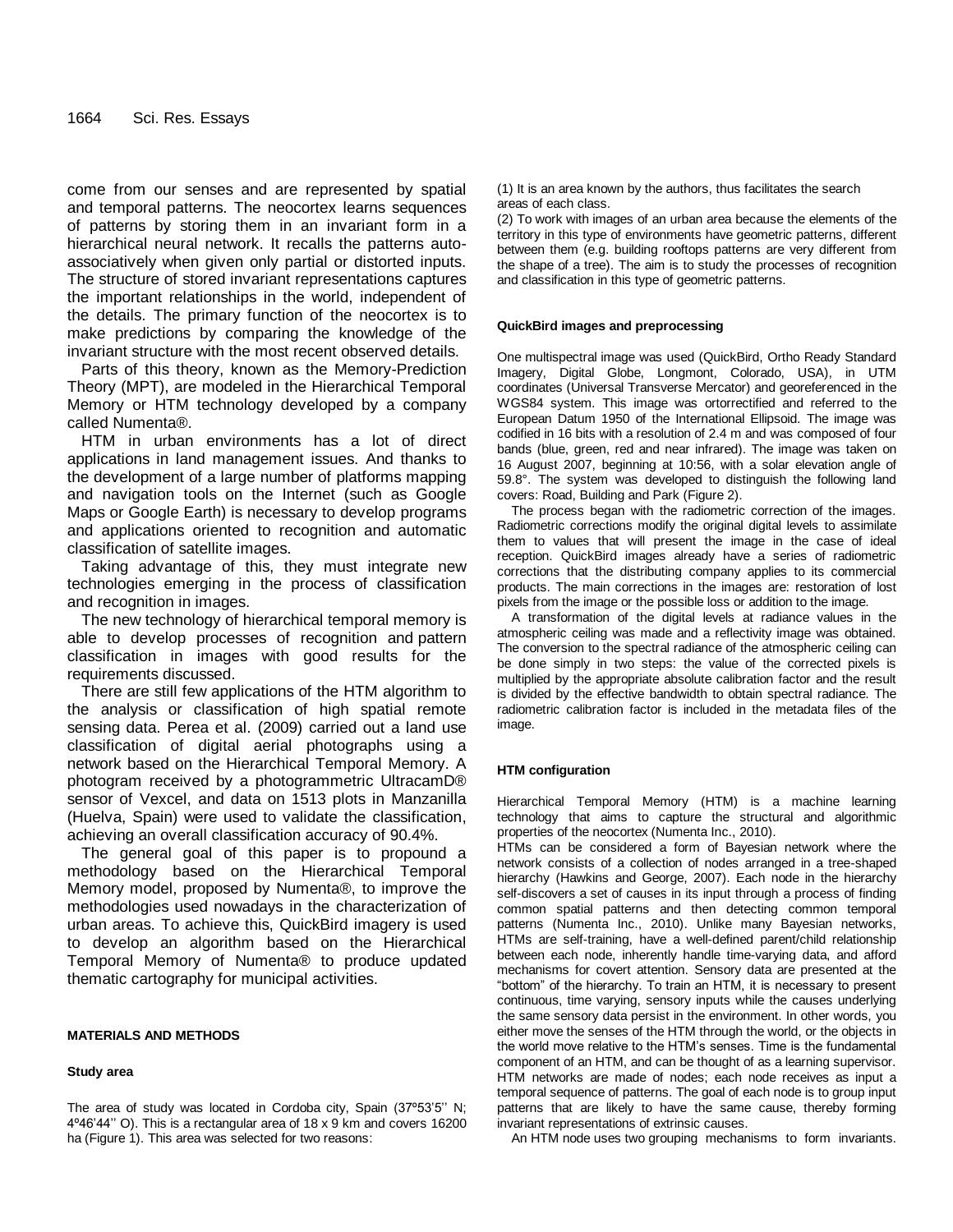

**Figure 1.** Investigated area and satellite imagery coverage.



Road

**Building** 



Park

**Figure 2.** Classified categories.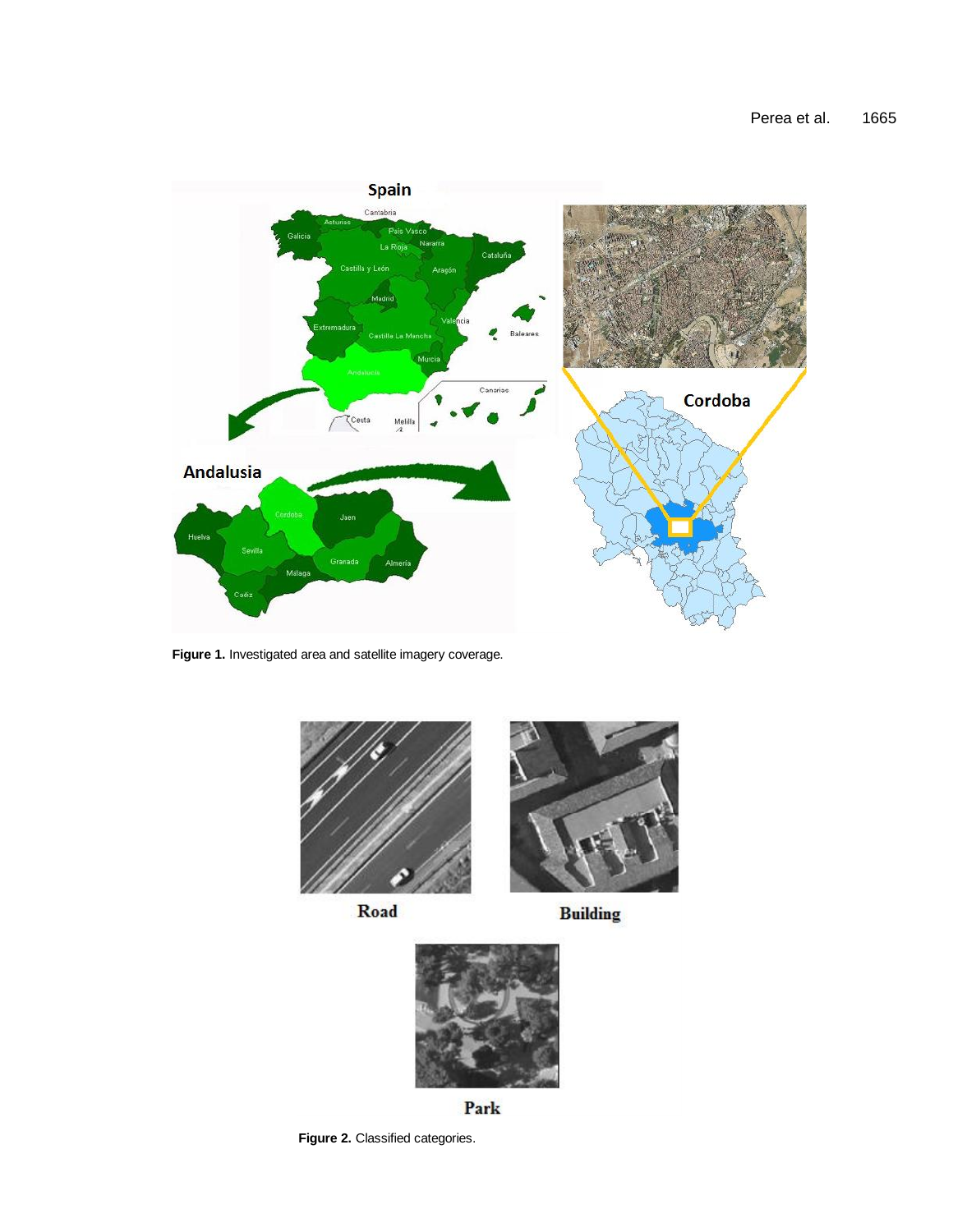| <b>Training images</b> | <b>Testing images</b> |
|------------------------|-----------------------|
| 300                    | 150                   |
| 300                    | 150                   |
| 300                    | 150                   |
|                        |                       |

**Table 1.** The number of training and test images.

The first one is called spatial pooling, which receive raw data from the sensor; spatial poolers of higher nodes receive the outputs from their child nodes. The input of the spatial pooler in higher layers is the fixedorder concatenation of the output of its children. This input is represented by row vectors, and the role of the spatial pooler is to build a matrix (the coincidence matrix) from input vectors that occur frequently. There are multiple spatial pooler algorithms, e.g. Gaussian and 'Product'. The Gaussian spatial pooler algorithm is used for nodes at the input layer, whereas the nodes higher up the hierarchy use the 'Product' spatial pooler. The Gaussian spatial pooler algorithm compares the raw input vectors to the existing coincidences in the coincidence matrix. If the Euclidean distance between an input vector and an existing coincidence is small enough, the input is considered to be the same coincidence, and the count for that coincidence is incremented and stored in memory.

The 'Product' spatial pooler is always part of a node higher up the hierarchy, and receives the concatenation of the outputs of its child nodes. This vector is divided up into N portions, which is the number of children of the node. The 'Product' spatial pooler sets the highest value in each of these N distributions to 1, while the other values are set to 0. These new vectors are stored in the coincidence matrix, and the counts of the coincidences that already exist are incremented.

The second mechanism is called temporal pooling, which groups together patterns that are temporally close. This way, patterns that are very different, but that have a common cause, can be in the same group.

Both the spatial and temporal poolers switch from learning to inference mode at some point. In the case of the spatial pooler, its output is a vector of length equal to the number of patterns pooled by the node, and the ith position in this vector corresponds to the ith pattern inside this spatial pooler.

This output is a probability distribution of the similarity between the input pattern and the stored patterns, measured in terms of Euclidean distances. An assumption commonly made by the designers of HTM is that the probability that a pattern is closest to another pattern falls off as a Gaussian function of the Euclidean distance, therefore it can  $d^2$ 

be calculated as proportional to  $e^{-\frac{1}{\theta^2}}$  in a node, and the outputs of the spatial pooler are the inputs of the temporal pooler. As mentioned before, the temporal pooler forms groups of patterns that are likely to follow each other in time, since it would indicate that they are likely to have the same cause in the world.

The designers of HTM used a time-adjacency matrix partitioned with a 'greedy' algorithm. This algorithm creates groups by finding the most-connected pattern that is not part of a group, and picking the N most-connected patterns to this pattern recursively (Hawkins and George, 2007). For every input from the spatial pooler, the temporal pooler outputs a probability distribution over its groups, propagating the uncertainties up in the hierarchy in a Bayesian Belief Propagation way. The ambiguous information propagated from the bottom of the hierarchy is resolved higher up in the hierarchy.

We used Nupic® (Numenta Platform for Intelligent Computing),

software for implementing HTMs developed by Numenta to implement our HTM network. The company provides examples of how to create and use HTMs in various scenarios. One of these examples trains an HTM to recognize black and white pictures (one bit per pixel) with different levels of deformations. Another example uses an HTM to classify fruit images (grayscale, 8 bits per pixel). We adapted these examples to solve problems related to the classification of urban areas. The segmentation of images for the training and classification processes of the HTM network has been fixed at 200 x 200 pixels, which is a size large enough to recognize patterns but not excessive. Large images are slow down this process. This size has also been chosen to define classes clearly and crisp, without outside interference patterns for each class.

To implement an HTM, two steps have to be taken: creating the architecture, and training it with a set of training patterns. After, we created architecture and trained the network on the remote sensing data train set and finally we tested the HTM with test set. Table 1 shows the number of training and testing images for the experiment.

HTM networks are built and configured by writing Python scripts. While the majority of the scripts follow a standard pattern, each network requires customization. One must leverage in-depth knowledge of data to design and configure the hierarchy of nodes. Each node algorithm needs to be customized based on the input values it is encountering. Owing to the large number of node parameters, node configuration values will most likely be 'tweaked' after each iteration in order to improve accuracy. The network structure usually remains the same, reducing the amount of code that must be changed.

Our HTM consists of 7 levels, three levels each with two sub-levels (a level which analyzes the spatial component and other level which analyze the temporal component) and a final classifier. It is the final element of the hierarchy and classifies the image into common categories (Figure 3). Through the parameter outputElementCount, the number of categories can be defined, three in this case.

MaxDistance on the first level defines the minimum value that the squares of the Euclidean distances between an input (x) and all the previously memorized inputs (yi) have to take in order for x to be considered novel. maxGroupSize sets an upper limit for the number of quantized inputs that can form a group in the temporal pooler. The pooler algorithm used by the spatial pooler of higher levels is 'product', which means that the belief that an input during inference is similar to a given vector (previously memorized by the spatial pooler) is calculated as follows:

$$
belief_i = \prod_{j=1}^{nehilaren} y_i[child_j] * x [child_j]
$$
\n(1)

where nchildren is the number of children the node has, x is the input vector, y<sup>i</sup> are the vectors previously stored by the spatial pooler, and a[child<sub>n</sub>] is the part of vector a that is received from the  $n^{th}$  child.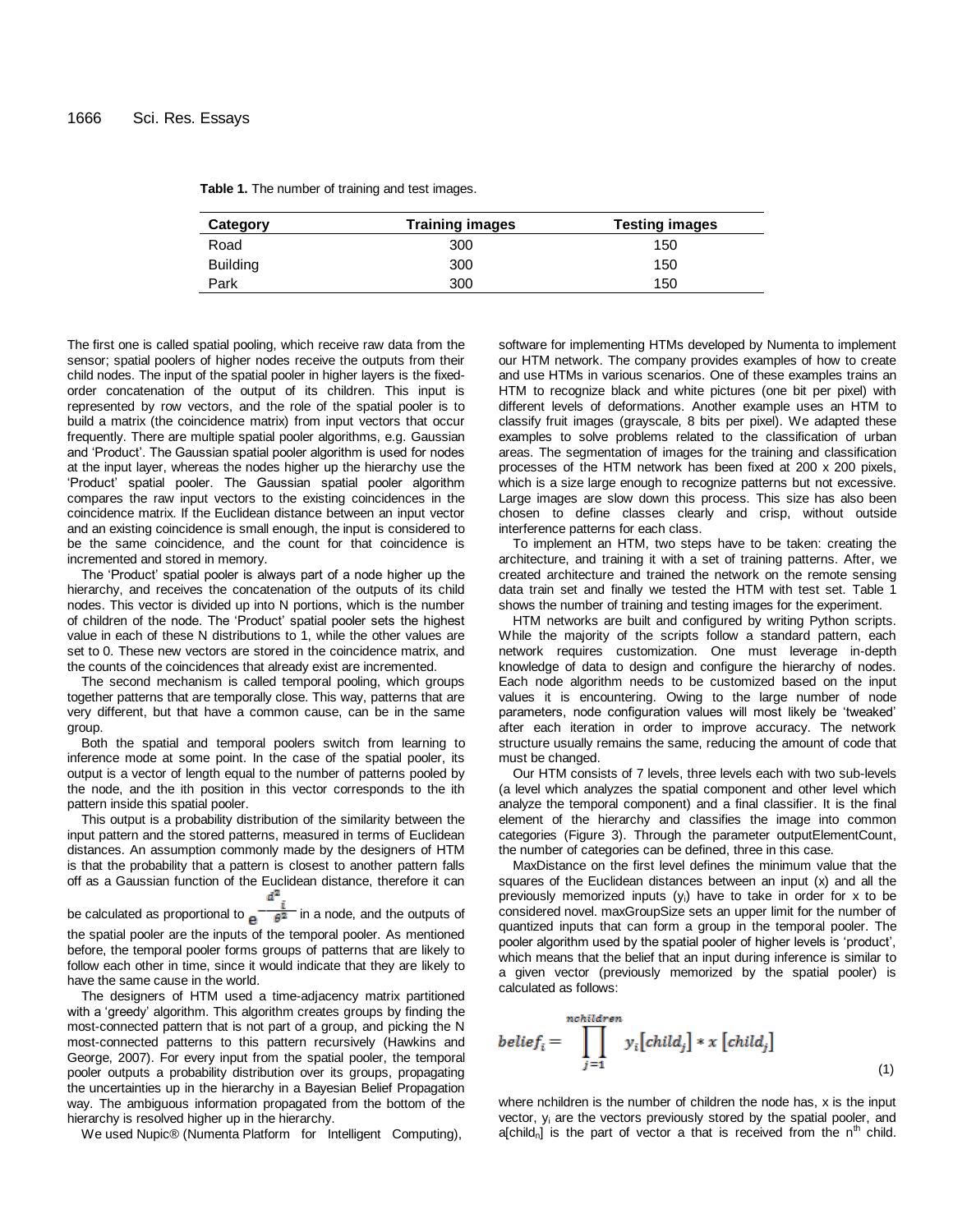

**Figure 3.** HTM with three layers of nodes.

Finally, the temporal pooler at each level uses the sumProp algorithm, which takes the highest belief from each group to generate a distribution of beliefs over temporal groups during inference.

Other parameters related with the scale of the images are; scaleRF-An integer specifying the number of scales (resolutions) in the multiresolution topology from which each node should receive input. For example, a value of 2 means that each node should receive input from 2 scales. Note that unless scaleRF is 1, the number of resolutions seen by the parent level will be lower than the number seen at the current level. scaleOverlap; an integer specifying how many scales neighboring nodes should share in common. For example, if scaleRF is 2, scaleOverlap is 1, and there are 3 resolutions in the level below, some nodes will see the smaller and middle resolutions, and some nodes will see the middle and larger resolutions.

#### *Training phase*

Once the network is built, defining the architecture through which information flows, we set up the training process and the information processing. Thus, the key parameter is the number of iterations performed using the training images. In this case we have performed 2000 iterations in three levels. It has been shown experimentally that, if the iterations are increasing to the double value (4000), it is not observed a significant increase of accuracy in the analysis. NuPIC has a user interface that allows interacting with the network while the analysis process is carried out.

In Figures 4 and 5, the training of temporal pooler of level 1, sublevel 2 is showed. Next to the training image, a representation of information received by the spatial node of the first spatial pooler: GaborNode is also presented (Numenta Inc., 2008).

#### *Inference phase*

Once the network has been trained with the database provided, stating the categories, the inference stage is starting, where unknown images are analyzed by the network, according to the learned and memorized in the previous stage.

Figures 6 and 7 present the system working on the inference stage. Again, it shows the status of any of the nodes while the network is processing information. In Figure 6, the first sub-level of the node is shown, the GaborNode, which creates a representation according to the known patterns of similar shape and texture. After finishing the recognition and inference phases, the application shows the evaluation process.

### **RESULTS**

We verified the capability of the model to learn invariant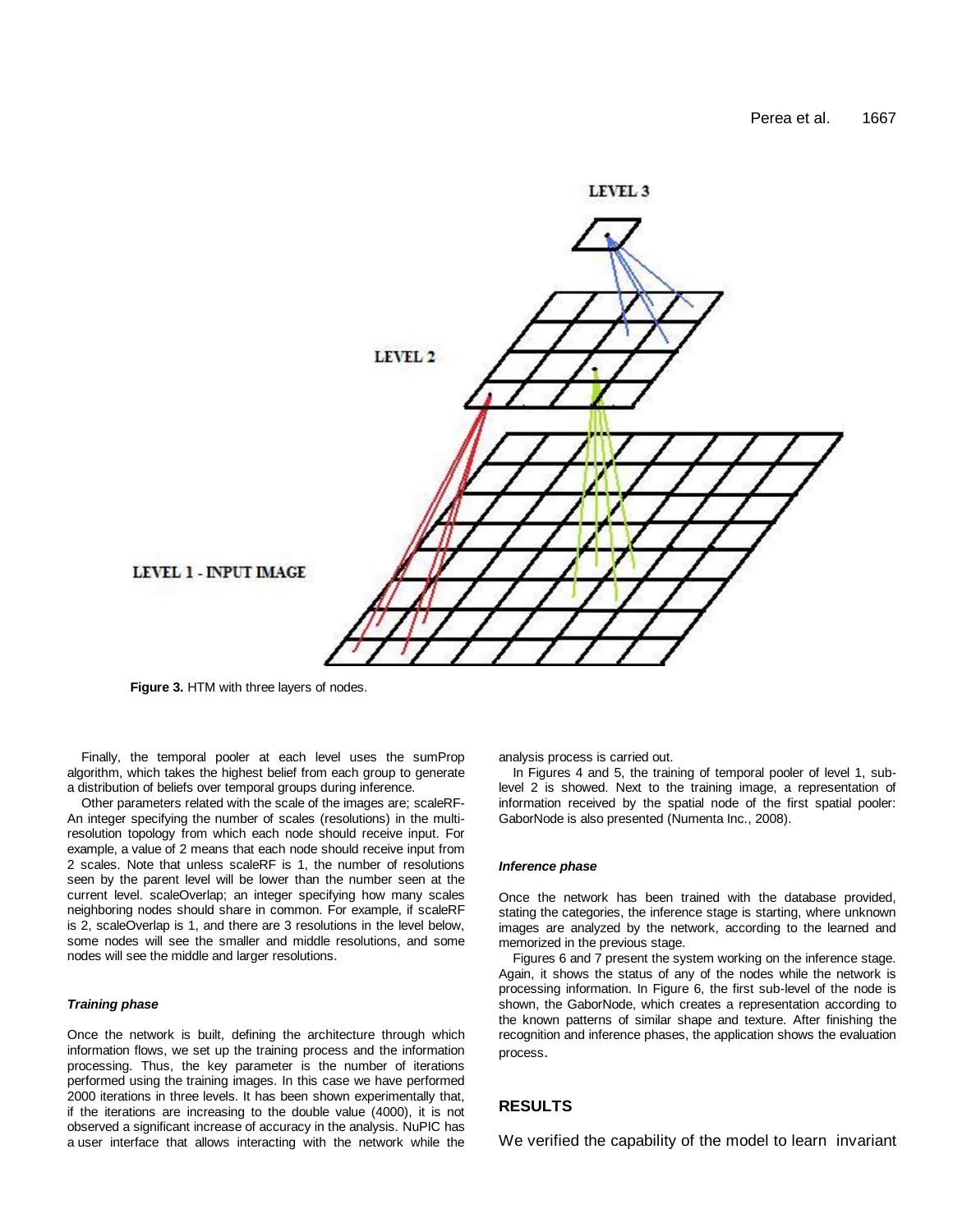

**Figure 4.** Training stage of level 1, sub-level 2.

| Training network                                                                                                                                                                                                                           | $\Sigma$<br>$\Box$<br>$\Box$ | $\Box$ level4[0,0,0]<br>$\Sigma\!3$<br>$\Box$<br>$\qquad \qquad \Box$                                                                                                                                                                                                                                                                                                                                                                                                                                                                                                                       |
|--------------------------------------------------------------------------------------------------------------------------------------------------------------------------------------------------------------------------------------------|------------------------------|---------------------------------------------------------------------------------------------------------------------------------------------------------------------------------------------------------------------------------------------------------------------------------------------------------------------------------------------------------------------------------------------------------------------------------------------------------------------------------------------------------------------------------------------------------------------------------------------|
| <b>Training level 4 of 7</b>                                                                                                                                                                                                               | <b>Sensor output</b>         | <b>TemporalPoolerNode</b>                                                                                                                                                                                                                                                                                                                                                                                                                                                                                                                                                                   |
| 352<br>2000<br>$\Omega$<br>N<br><b>Back</b><br>Pause<br>Step<br>Run<br>Set target<br>Slow (update on every iteration)<br>Fast (update every 100 iterations)<br><b>▽</b> Pause at next level<br>Stop training this level<br>Save checkpoint |                              | $\overline{\phantom{a}}$<br>level4<br>o<br>$\overline{\mathbf{0}}$<br>$\overline{\phantom{a}}$<br>$\blacktriangledown$<br>۰<br>Parameters<br>Outputs<br>Help<br>Inputs<br><b>TAM</b><br>Dynamic<br>equalizeGroupSize:<br>inferenceMode:<br>learningMode: V<br>requestedGroupCount: 100<br>sequencerModelComplexity: 0.1<br>temporalPoolerAlgorithm:   maxProp<br>transitionMemory: 1<br>Static<br>activeOutputCount: 0<br>clonedNodes: V<br>coincidenceCount: 1994<br>coincidenceVectorCounts<br>250<br>200<br>150<br>100<br>50<br>$\Omega$<br>500<br>1000<br>1500<br>2000<br>groupCount: 0 |
|                                                                                                                                                                                                                                            |                              | hasTemporalState: 0<br>sequencerWindowCount: 1                                                                                                                                                                                                                                                                                                                                                                                                                                                                                                                                              |
|                                                                                                                                                                                                                                            |                              | sequencerWindowLength: 1                                                                                                                                                                                                                                                                                                                                                                                                                                                                                                                                                                    |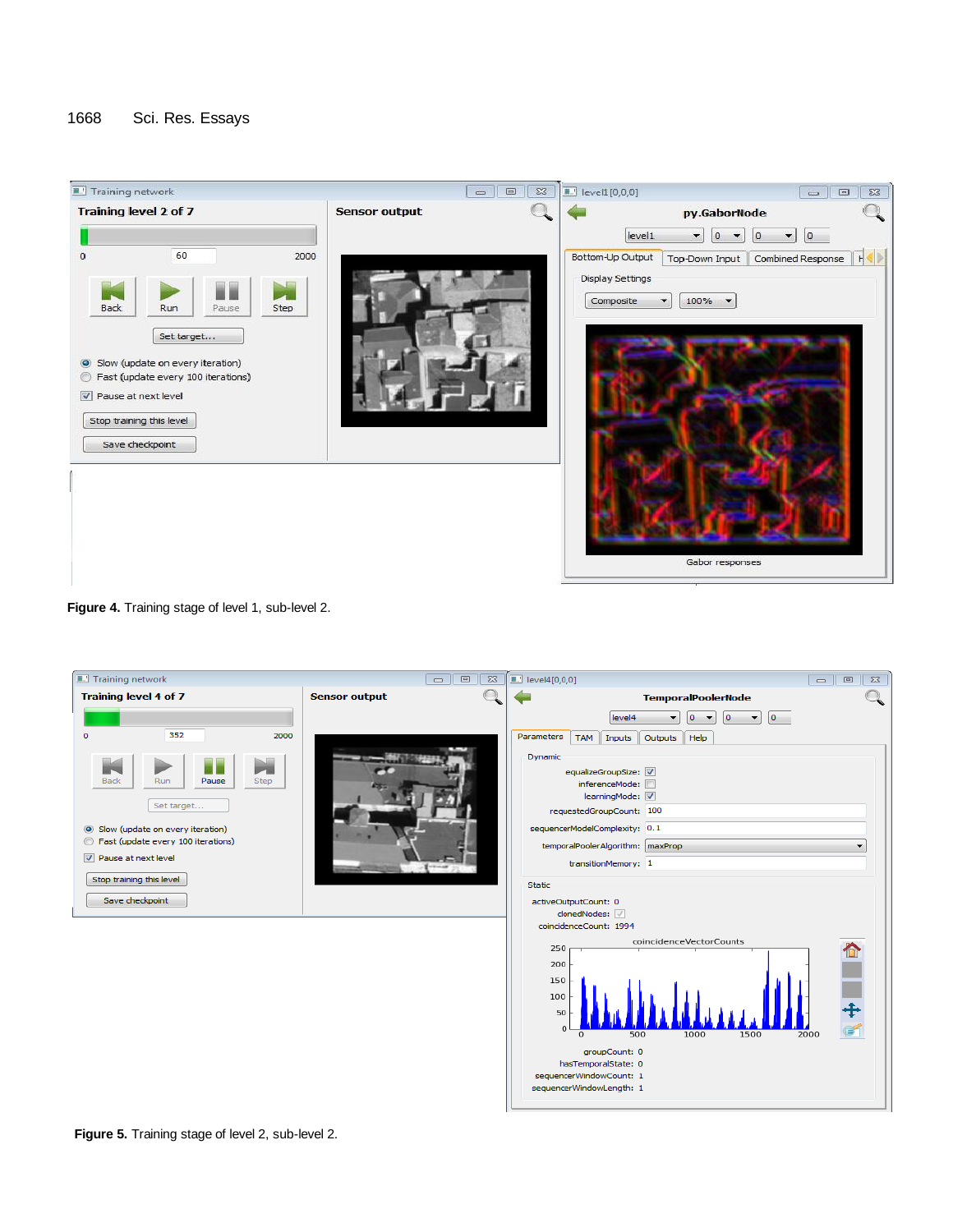

**Figure 6.** Example of inference stage.

representations from visual patterns and to store these patterns in the hierarchy and recall them autoassociatively. During the experimentation, we varied some internal parameters affecting the learning process, and also made modifications to the algorithms and data structures themselves. The most important parameters modified are (Numenta Inc., 2008):

Sparsify: Specifies whether a stored pattern is sparsified or not. If sparsify is true, then some components of the stored pattern are zeroed out. In domains like vision and speech, sparsifying the stored coincidence patterns increases the recognition and generalization performance. In this experiment the sparsify was true.

Sigma: During a node's inference stage, an input pattern is compared to the stored patterns assuming that the stored patterns are centres of radial basis functions with Gaussian tuning. The sigma parameter specifies the standard deviation of this Gaussian. The best value for this parameter and this type of images was 0.15.

RequestedGroupCount: It is a parameter that determines the maximum number of temporal groups that will be formed. The best value for this parameter and this type of images was 24.

TransitionMemory: This parameter determines how far back in time the temporal pooler node looks for temporal transitions. Having a high transition Memory has the effect of smoothing out the temporal transitions so that temporal jitter and repeated states in the input sequence do not produce undesired behaviour. Larger values of transitionMemory were used for the higher level nodes as the Numenta Node Algorithms Guide recommends.

We also investigated the effect of the parameters Maxdistance, scaleRF, scaleOverlap and the number of iterations on overall accuracy, the average number of coincidences and temporal groups learned in the bottomlevel nodes.

The scaleRF and scaleOverlap parameters have been modified to obtain more accuracy results. These parameters are related to the image scale during the training phase, where the node receives the same information. The higher accuracy was obtained for a value of 3 for scaleRF and 2 for scaleOverlap. The maximum value obtained was 93.78%.

However, increasing the maximum distance to consider a new similar pattern to one already stored on the network, disparate patterns, unrelated to space, can be more easily classified as patterns that do not belong to the same class. The results obtained in this case show a decreasing of accuracy to 68.45%.

By modifying the training process, significantly increasing the number of iterations (up to 4000 by level of nodes), no change is observed with minimal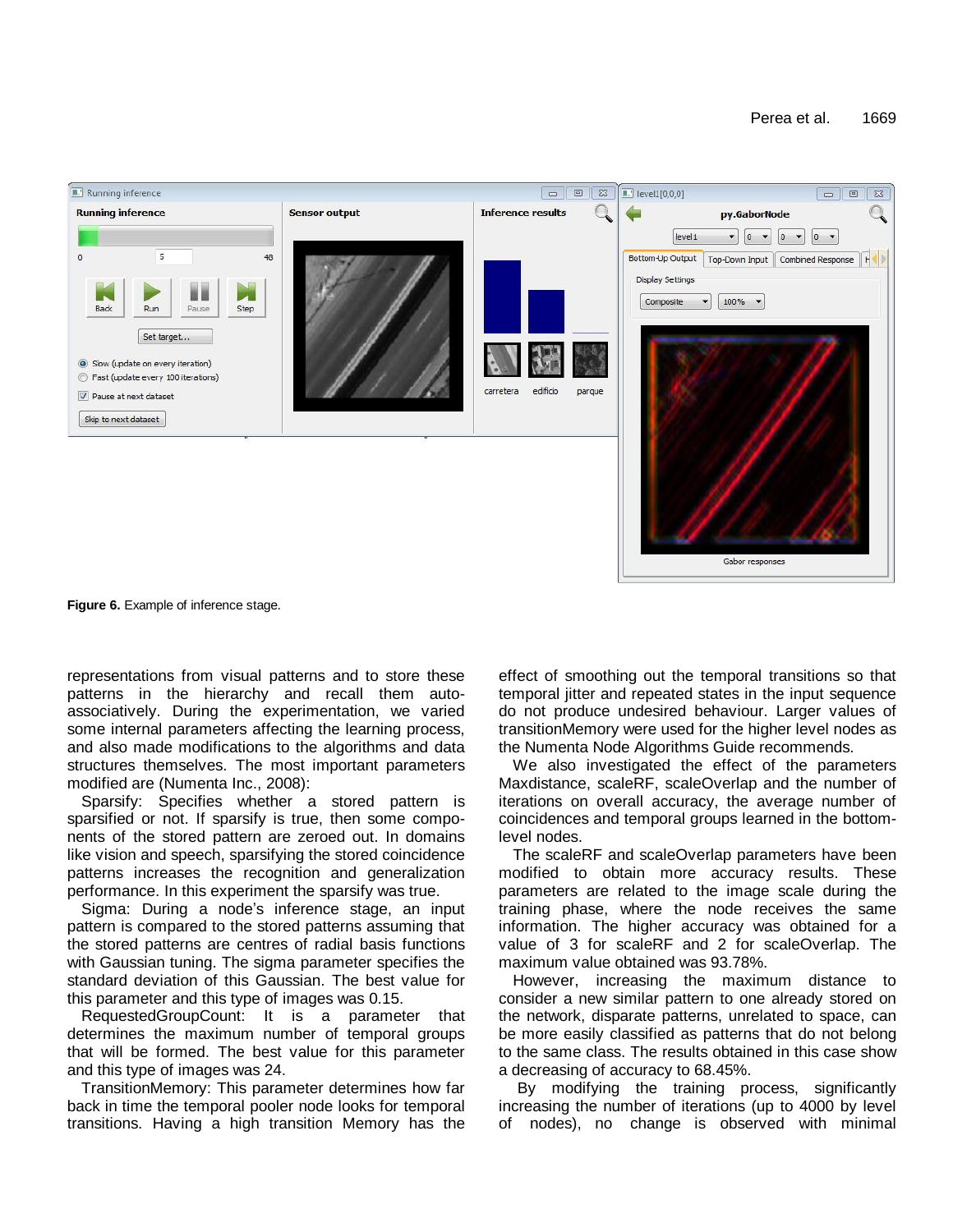# 1670 Sci. Res. Essays



**Figure 7.** Classification errors during the inference stage.

representative.

# **DISCUSSION**

Three parameters have been modified during the classification; MaxDistance parameter, which defines the minimum Euclidean distance between a known pattern and a new one, is critical in the pattern classification and recognition. In the original configuration, it is based on an intermediate parameter (0.2) and we studied the variation of this parameter between values. By reducing the parameter is expected to get a tighter result in the classification rate as we are telling the network that is stricter when classifying a pattern as known.

The other two parameters changed (scaleRF and ScaleOverlap) are related to the scale or resolution of the images presented to the network, so that changing these parameters we can modify the number of different scales which are presented and the overlap between them. This change is critical as the changes of the same image resolution allow the network to extract patterns of the same image at different levels so as to create better invariant representations (or models of memorized patterns) used to classify new images.

The basic network, as the original method, starts from intermediate values for ScaleOverlap and ScaleRF (2 and 1 respectively). They have been reduced to a minimum (a single resolution) and increased. Table 2 shows that the best overall accuracy is related to the increasing of the values for these parameters.

Overall, changing the minimum distance of pattern recognition and the patterns related to the number of resolutions, the network has the ability to extract patterns from an image at different resolutions.

Overall classification accuracy is 98% for parks, while for roads its value is lower, only 87%. It is confused mostly with building but also with parks. Finally, good results of the classification can be observed, obtaining an overall accuracy of 93.8% and problems associated to the use of high spatial resolution images have been resolved to a large extent, as in the case of the salt and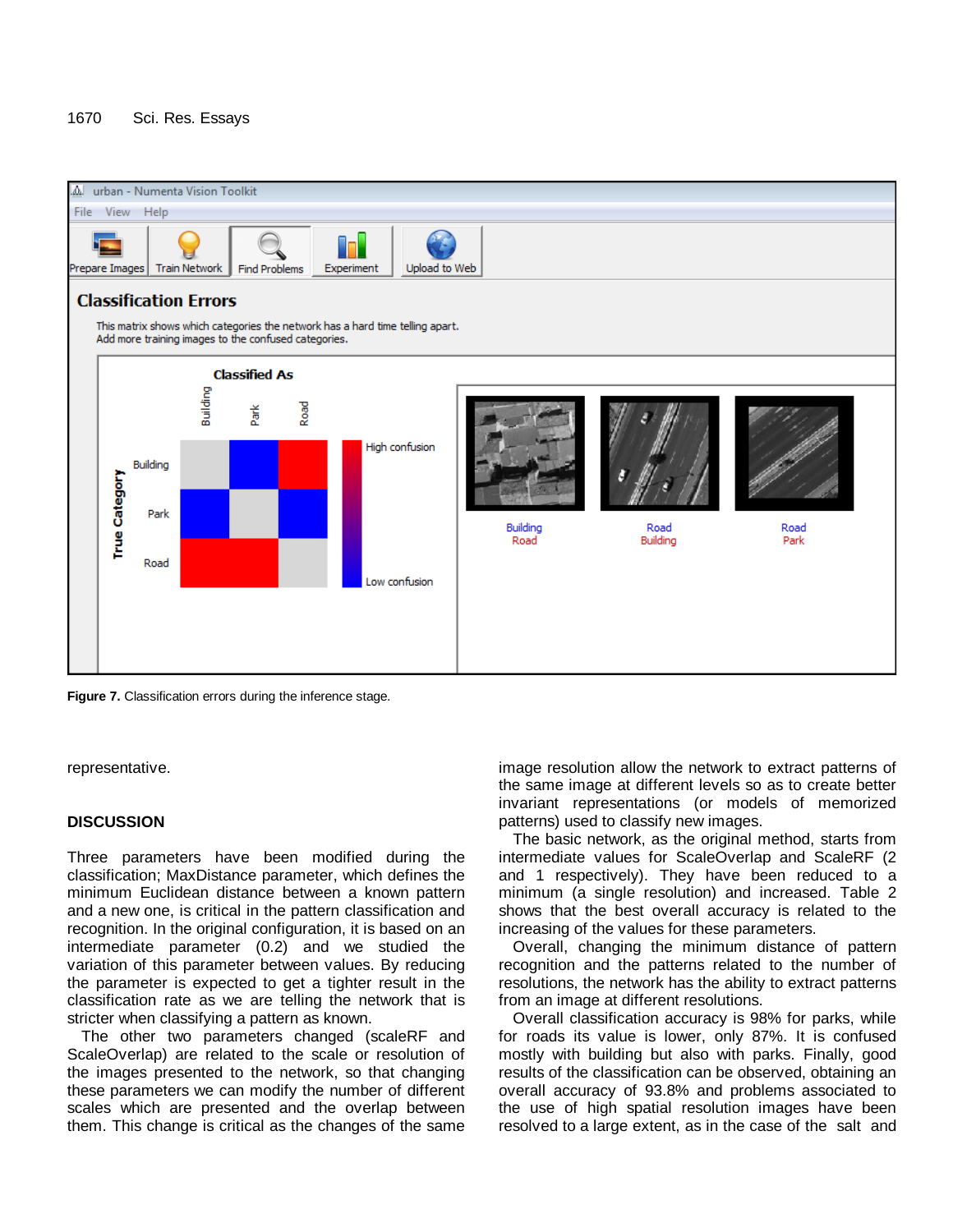**Table 2.** Overall accuracy for different values of scaleRF and ScaleOverlap.

| scaleRF | scaleOverlap | <b>Overall accuracy</b> |  |
|---------|--------------|-------------------------|--|
|         |              | 78.94                   |  |
|         |              | 81.3%                   |  |
|         |              | 93.78 %                 |  |



Figure 8. Example of classified image as building land use.

pepper effect (Figures 8 and 9).

The accuracy values obtained with the algorithm based on the Hierarchical Temporal Memory were similar to and/or higher than the values obtained by other authors, which shows that the methodology is adequate for detecting urban areas.

In the city of Nanjing, eastern China, new method based on Normalized Difference Built-up index to automate the process of mapping built-up area was proposed. The overall accuracy was 92.6% (Zha et al., 2003).

Mathieu et al. (2007) applied the oriented based classification to very high resolution multispectral Ikonos images to produce vegetation community maps in Dunedin City, New Zealand. The overall classification accuracy from the simplified classification was 77% with a  $\kappa$  value close to the excellent range ( $\kappa = 0.74$ ).

# **Conclusions**

This experiment analysis and classification of images of urban environments has been developed using the new technology of Hierarchical Temporal Memory algorithm (HTM). Several repetitions of the analysis of sample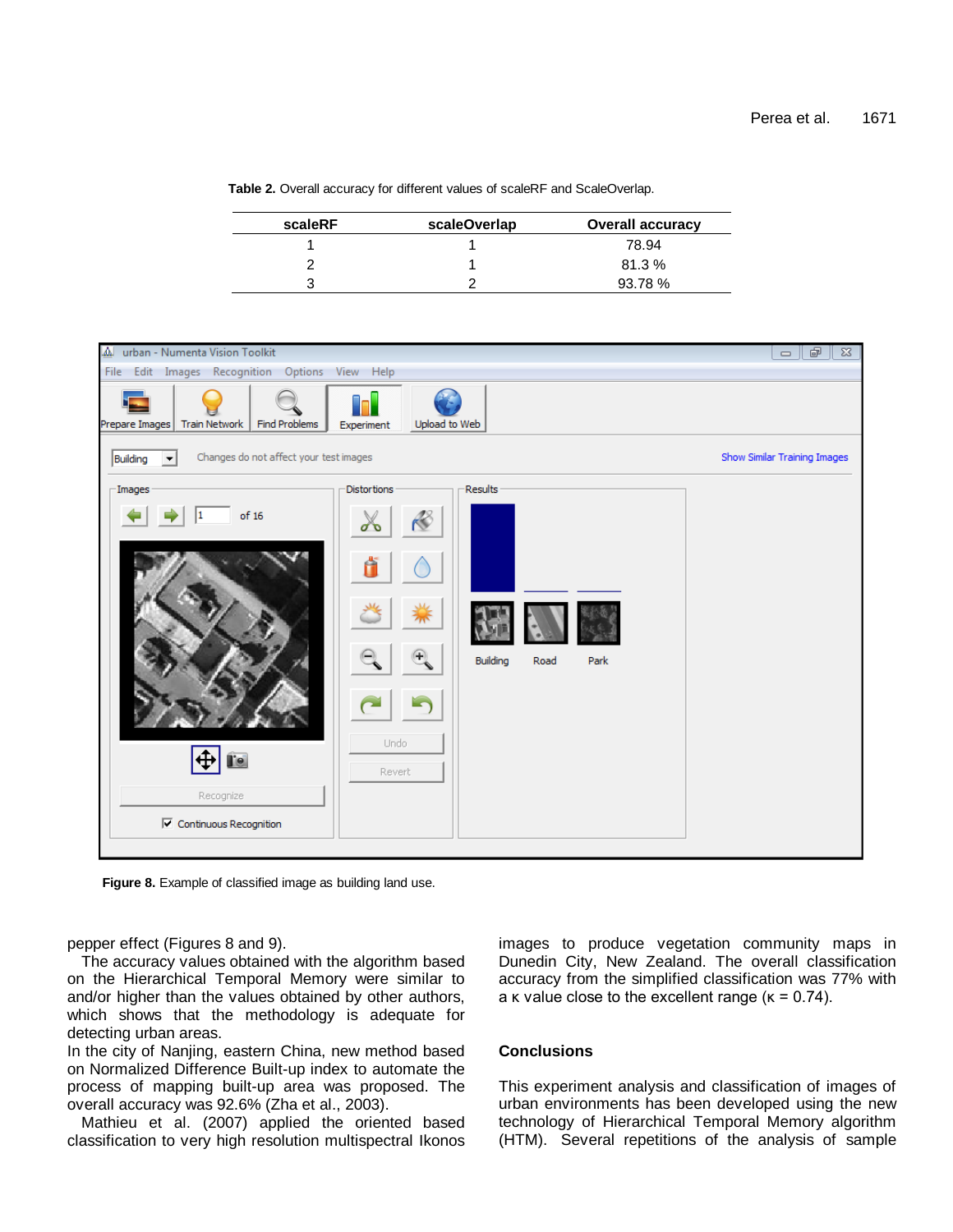**Figure 9.** Recognition on the test images.

images have been carried out modifying various parameters of both architecture and inner workings of the network during the learning and analysis process.

This is a versatile tool in image analysis and in recognition-oriented classification that allows us to easily modify, without strong technical and programming requirements, the architecture of the network and to optimize its internal operations according to the information used.

The best result was obtained with the optimization of the parameters related with the image scale during the training phase, achieving a global classification accuracy of 93.8%.

#### **REFERENCES**

Abkar AA, Sharifi MA, Mulder NJ (2000). Likelihood-based image segmentation and classification: A framework for integration of expert knowledge in image classification procedures. Int. J. Appl. Earth Obs. Geoinf., 2: 104-119.

- Antunes AFB, Lingnau C, Da Silva JC (2003). Object Oriented Analysis And Semantic Network For High Resolution Image Classification. In: Anais XI SBSR. Belo Horizonte, pp. 273-279.
- Ayala RM, Menenti M (2002). Alternativas a los problemas presentados en un proceso de clasificación basado en el reconocimiento espectral de patrones. Mapping, 75: 72-76.
- Dinis J, Navarro A, Soares F, Santos T, Freire S, Fonseca A, Afonso N, Tenedório J (2010). Hierarchical Object-based classification of dense urban areas by integrating high spatial resolution satellite images an LIDAR elevation data. In: International Archives of Photogrammetry, Remote Sensing and Spatial Information Sciences, Ghent, Belgium, 38 (Part 4/C7): 280-286.
- Forlani G, Nardinocchi C, Scaioni M, Zingaretti P (2006). Complete classification of raw LIDAR data and 3D reconstruction of buildings. Pattern Anal. Appl., 8(4): 357-374.
- Hawkins J, Blakeslee S (2004). On Intelligence. New York, USA: Henry Holt., pp. 296.
- Hawkins J, George D (2007). Hierarchical Temporal Memory, Concepts, Theory, and Terminology*.* Technical report. Numenta, Inc.: Redwood city, USA. Available from: http://www.numenta.com/htmoverview/education/Numenta\_HTM\_Concepts.pdf
- Hug C (1996). Extracting artificial surface objects from airborne laser